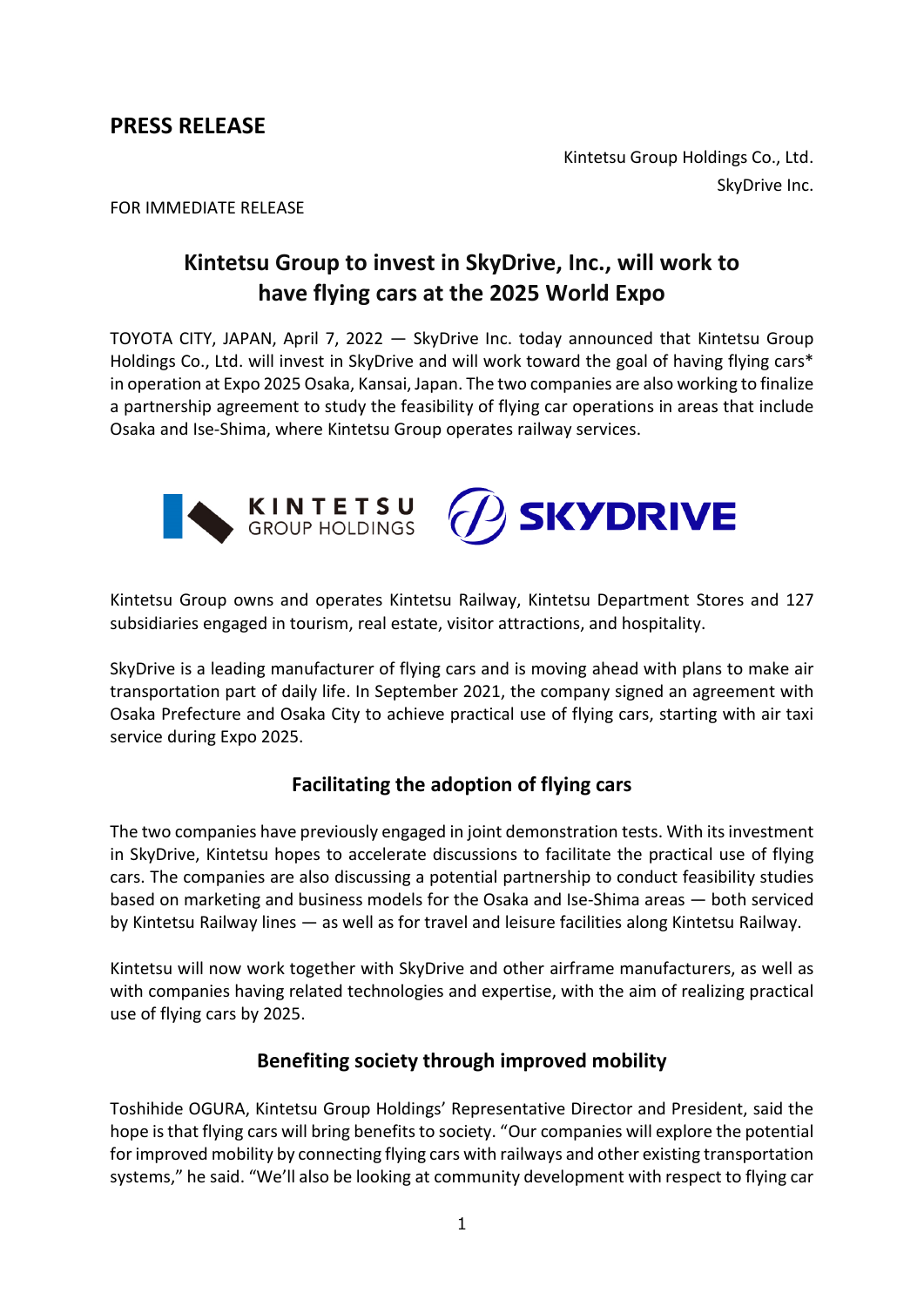takeoff and landing facilities and enhancing the appeal of tourist sites by adding flying cars for sightseeing and leisure purposes."

Tomohiro FUKUZAWA, SkyDrive's CEO, noted that SkyDrive's relationship with Kintetsu Group began with SkyDrive's founding. In October 2021, the two companies conducted a joint feasibility study on social acceptance of flying cars for air taxi services. "We hope to see SkyDrive's *Beyond Drive* vision expand through the collaboration and synergies with Kintetsu Group's various business domains," he said. "At first, we envision the practical use of flying cars in Osaka and Ise-Shima areas. We will then endeavor to contribute to the development of local economies, as well as making everyday life safer, more enjoyable, and more convenient."

*\* Flying cars, formally eVTOL (electric vertical takeoff and landing) aircraft, are characterized by electrification, a fully autonomous autopilot, and vertical takeoff and landing. A new advancement in the field of mobility, the development of flying cars is being promoted globally. In Japan, the Public-Private Council for Air Mobility Revolution was established in 2018 for that purpose. The project is expected to lead to taxi services in urban areas, new means of transportation for remote islands and mountainous areas, and emergency transport in times of disaster. A roadmap formulated by the Ministry of Economy, Trade, and Industry (METI) and the Ministry of Land, Infrastructure, Transport, and Tourism (MLIT) anticipates the start of business in the mid-2020s and full-scale deployment in 2030.*

## **About Kintetsu Group Holdings Co. Ltd.**

Kintetsu Group Holdings, established in 1944, owns and operates the Kintetsu Railway — the longest privately-owned railway network in Japan. Its holdings include Kintetsu Department Stores and 127 subsidiaries engaged in shipping, tourism, real estate, visitor attractions, and hospitality as of March 2022. In addition, it operates Abeno Harukasu, Japan's tallest super high-rise complex; Kaiyukan aquarium, a popular tourist spot in the Osaka Bay area; resort hotels and a theme park in the Ise-Shima area, site of the G7 summit in 2016. Kintetsu's management philosophy is "To Support Daily Life, To Create More Value." Kintetsu Group is headquartered in Osaka City, Osaka Prefecture. Toshihide Ogura, is the company's President. For more information, visit: <https://www.kintetsu-g-hd.co.jp/lang/english/>

## **About SkyDrive Inc.**

SkyDrive was established in July 2018 with the mission of "leading a once-in-a-century mobility revolution." Since then, it has advanced the development of flying cars and cargo drones and worked in partnership with others to promote the shared vision of a future in which people use air mobility in their daily lives. SkyDrive is the only company in Japan that has successfully conducted manned test flights and is now involved in designing a system for future air mobility as a member of Japan's Public-Private Council for advanced air mobility. The company's cargo drones, which can carry payloads of up to 30kg, are currently used at worksites in Japan, mainly in mountainous areas. SkyDrive, which aims to launch flying car service in the Osaka Bay area in 2025, has headquarters in Shinjuku Ward, Tokyo, and Toyota City, Aichi Prefecture. Tomohiro Fukuzawa is CEO of the company.

For more information, visit:<https://en.skydrive2020.com/>